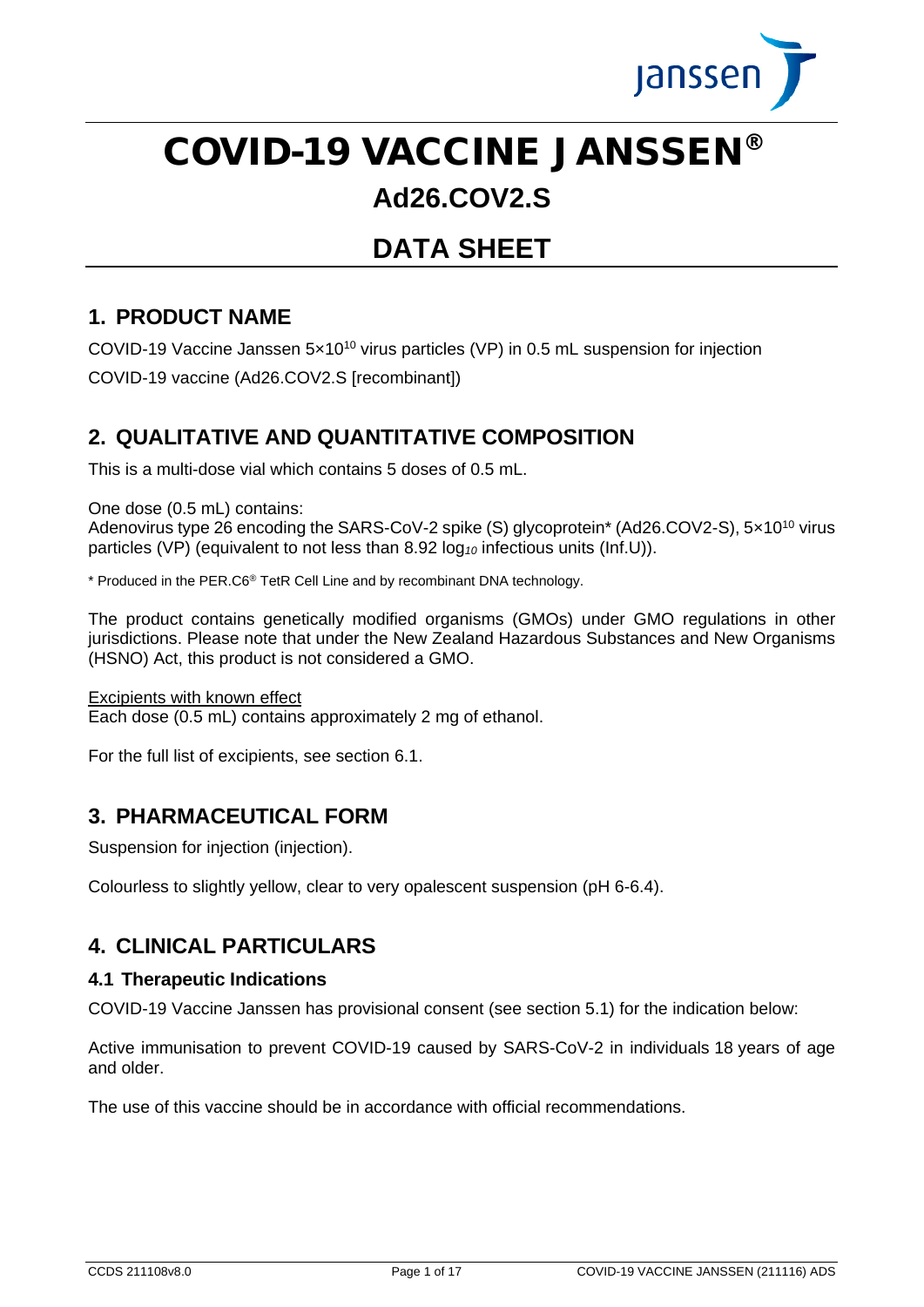#### **4.2 Dose and method of administration**

#### **Dose**

#### **Individuals 18 years of age and older**

COVID-19 Vaccine Janssen is administered as a single dose of 0.5 mL by intramuscular injection only.

#### **Paediatric population**

The safety and efficacy of COVID-19 Vaccine Janssen in children and adolescents (less than 18 years of age) have not yet been established. No data are available.

#### **Elderly**

No dose adjustment is required in elderly individuals ≥65 years of age. See also sections 4.8 and 5.1.

#### **Method of administration**

COVID-19 Vaccine Janssen is for intramuscular injection only, preferably in the deltoid muscle of the upper arm.

Do not inject the vaccine intravascularly, intravenously, subcutaneously or intradermally.

The vaccine should not be mixed in the same syringe with any other vaccines or medicinal products.

For precautions to be taken before administering the vaccine, see section 4.4.

For instructions on handling and disposal of the vaccine, see section 6.6.

#### **4.3 Contraindications**

- Hypersensitivity to the active substance or to any of the excipients listed in section 6.1.
- A history of Capillary Leak Syndrome (CLS)

#### **4.4 Special warnings and precautions for use**

#### **Traceability**

In order to improve the traceability of biological medicinal products, the name and the batch number of the administered product should be clearly recorded.

#### **Hypersensitivity and anaphylaxis**

Events of anaphylaxis have been reported. Appropriate medical treatment and supervision should always be readily available in case of an anaphylactic reaction following the administration of the vaccine. Close observation for at least 15 minutes is recommended following vaccination.

#### **Capillary leak syndrome**

Very rare cases of capillary leak syndrome (CLS) have been reported in the first days after vaccination with COVID-19 Vaccine Janssen, in some cases with a fatal outcome. A history of CLS has been reported. CLS is a rare disorder characterised by acute episodes of oedema mainly affecting the limbs, hypotension, haemoconcentration and hypoalbuminaemia. Patients with an acute episode of CLS following vaccination require prompt recognition and treatment. Intensive supportive therapy is usually warranted. Individuals with a known history of CLS should not be vaccinated with this vaccine. See also section 4.3.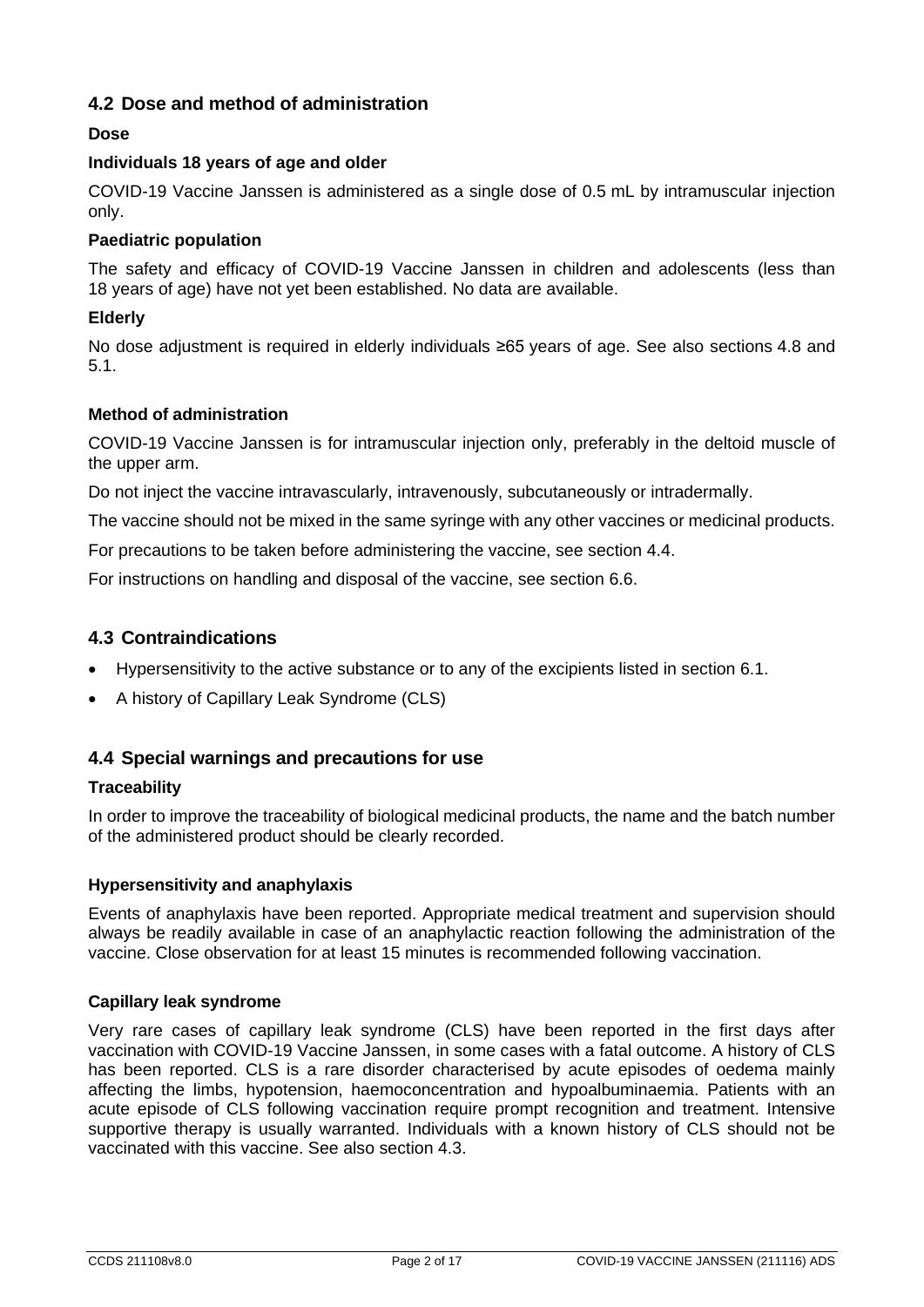#### **Anxiety-related reactions**

Anxiety-related reactions, including vasovagal reactions (syncope), hyperventilation or stress‐ related reactions may occur in association with vaccination as a psychogenic response to the needle injection. It is important that precautions are in place to avoid injury from fainting.

#### **Concurrent illness**

Vaccination should be postponed in individuals suffering from an acute severe febrile illness or acute infection. However, the presence of a minor infection and/or low-grade fever should not delay vaccination.

#### **Coagulation disorders**

#### **Thrombosis with thrombocytopenia syndrome**

A combination of thrombosis and thrombocytopenia, in some cases accompanied by bleeding, has been observed very rarely following vaccination with COVID-19 Vaccine Janssen. This includes severe cases of venous thrombosis at unusual sites such as cerebral venous sinus thrombosis (CVST), splanchnic vein thrombosis as well as arterial thrombosis concomitant with thrombocytopenia. Fatal outcome has been reported. These cases occurred within the first three weeks following vaccination, and mostly in women under 60 years of age. Thrombosis with thrombocytopenia, following administration of COVID-19 Vaccine Janssen has a clinical course that resembles autoimmune heparin-induced thrombocytopenia (HIT).

Individuals who have experienced a previous CVST with thrombocytopenia or heparin-induced thrombocytopenia (HIT) should only receive COVID-19 Vaccine Janssen if the potential benefits outweigh the potential risks.

In individuals with suspected thrombosis with thrombocytopenia following administration of COVID-19 Vaccine Janssen, the use of heparin may be harmful and alternative treatments may be needed. Thrombosis in combination with thrombocytopenia requires specialised clinical management. Healthcare professionals should consult applicable guidance and/or consult specialists (e.g., haematologists, specialists in coagulation) to diagnose and treat this condition.

Individuals diagnosed with thrombocytopenia within 3 weeks after vaccination with COVID-19 Vaccine Janssen should be actively investigated for signs of thrombosis. Similarly, individuals who present with thrombosis within 3 weeks of vaccination should be evaluated for thrombocytopenia.

#### **Immune thrombocytopenia**

Cases of immune thrombocytopenia (ITP) with very low platelet levels (<20,000 per μL) have been reported very rarely after vaccination with COVID-19 Vaccine Janssen, usually within the first four weeks after receiving COVID-19 Vaccine Janssen. If an individual has a history of ITP, the risks of developing low platelet levels should be considered before vaccination, and platelet monitoring is recommended after vaccination.

Healthcare professionals should be alert to the signs and symptoms of thromboembolism and/or thrombocytopenia. Those vaccinated should be instructed to seek immediate medical attention if they develop symptoms such as shortness of breath, chest pain, leg pain, leg swelling, or persistent abdominal pain following vaccination. Additionally, anyone with neurological symptoms including severe or persistent headaches, seizures, mental status changes or blurred vision after vaccination, or who experiences spontaneous bleeding, skin bruising (petechia) beyond the site of vaccination after a few days, should seek prompt medical attention.

#### *Risk of bleeding with intramuscular administration*

As with other intramuscular injections, the vaccine should be given with caution in individuals receiving anticoagulant therapy or those with thrombocytopenia or any coagulation disorder (such as haemophilia) because bleeding or bruising may occur following an intramuscular administration in these individuals.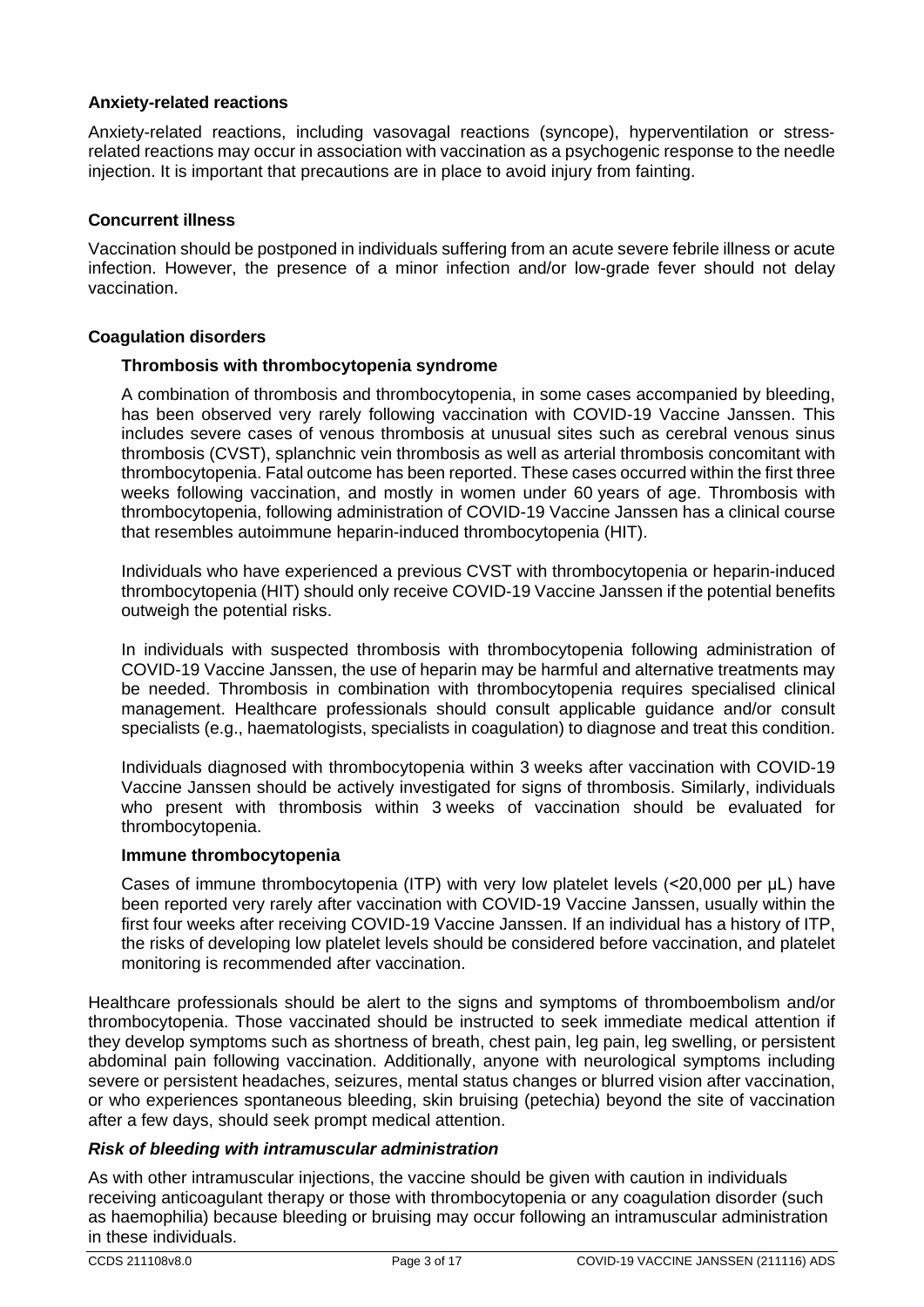#### **Guillain-Barré syndrome**

Guillain-Barré syndrome (GBS) has been reported very rarely following vaccination with COVID-19 Vaccine Janssen. Healthcare professionals should be alert of GBS signs and symptoms to ensure correct diagnosis, in order to initiate adequate supportive care and treatment and to rule out other causes.

#### **Immunocompromised individuals**

The efficacy, safety and immunogenicity of the vaccine have not been assessed in immunocompromised individuals, including those receiving immunosuppressant therapy. The efficacy of COVID-19 Vaccine Janssen may be lower in immunosuppressed individuals.

#### **Duration of protection**

The duration of protection afforded by the vaccine is unknown as it is still being determined by ongoing clinical trials.

#### **Limitations of vaccine effectiveness**

Protection starts around 14 days after vaccination. As with all vaccines, vaccination with COVID-19 Vaccine Janssen may not protect all vaccine recipients (see section 5.1).

#### **Excipients**

#### Sodium

This medicinal product contains less than 1 mmol sodium (23 mg) per 0.5 mL dose, that is to say essentially 'sodium-free'.

#### Ethanol

This medicinal product contains 2 mg of alcohol (ethanol) per 0.5 mL dose. The small amount of alcohol in this medicinal product will not have any noticeable effects.

#### **Paediatric population**

The safety and efficacy of COVID-19 Vaccine Janssen in children and adolescents (less than 18 years of age) have not yet been established. No data are available.

#### **4.5 Interactions with other medicines and other forms of interactions**

No interaction studies have been performed. Concomitant administration of COVID-19 Vaccine Janssen with other vaccines has not been studied.

#### **4.6 Fertility, pregnancy and lactation**

#### **Fertility**

Animal studies do not indicate direct or indirect harmful effects with respect to reproductive toxicity.

Female reproductive toxicity and fertility were assessed in a combined embryo-foetal and pre- and postnatal development study in the rabbit. In this study a first vaccination of COVID-19 Vaccine Janssen was administered intramuscularly to female rabbits 7 days prior to mating, at a dose equivalent to 2-fold above the recommended human dose, followed by two vaccinations at the same dose during the gestation period (i.e., at gestational days 6 and 20). There were no vaccine-related effects on female fertility, pregnancy, or embryo-foetal or offspring development. The parental females as well as their foetuses and offspring exhibited SARS-CoV-2 S protein-specific antibody titers, indicating that maternal antibodies were transferred to the foetuses during gestation.

In addition, a conventional (repeat-dose) toxicity study in rabbits with COVID-19 Vaccine Janssen did not reveal any effects on male sex organs that would impair male fertility.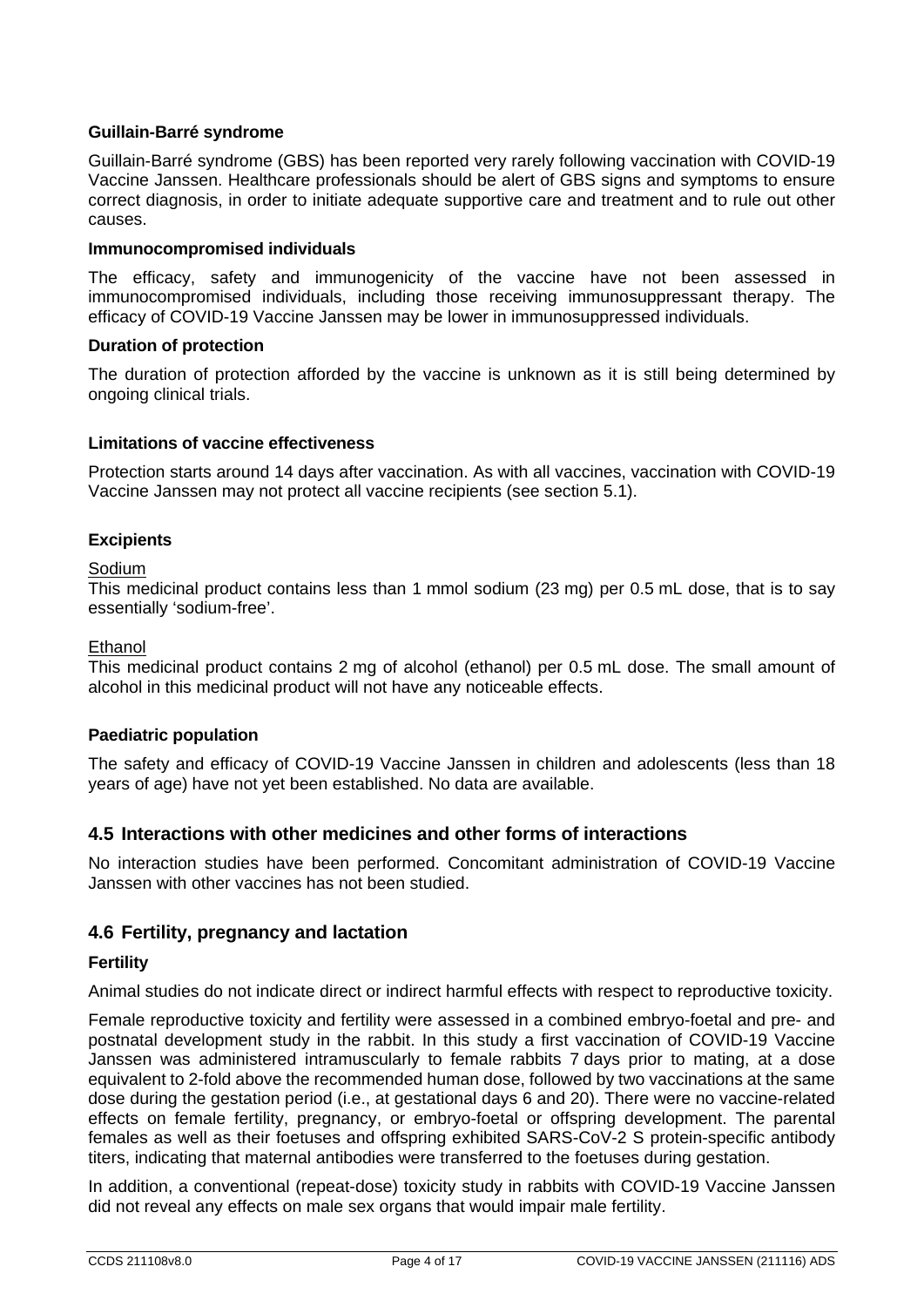#### **Pregnancy - Pregnancy Category B1**

There is limited experience with the use of COVID-19 Vaccine Janssen in pregnant women. Animal studies with COVID-19 Vaccine Janssen do not indicate direct or indirect harmful effects with respect to pregnancy, embryo/foetal development, parturition or postnatal development (see Fertility).

Administration of COVID-19 Vaccine Janssen in pregnancy should only be considered when the potential benefits outweigh any potential risks to the mother and foetus.

#### **Breast feeding**

No COVID-19 Vaccine Janssen data are available on vaccine excretion in milk. It is unknown whether COVID-19 Vaccine Janssen is excreted in human milk.

#### **4.7 Effects of ability to drive and use machines**

COVID-19 Vaccine Janssen has no or negligible influence on the ability to drive and use machines. However, some of the adverse reactions mentioned under section 4.8 may temporarily affect the ability to drive or use machines.

#### **4.8 Undesirable effects**

#### **Clinical trial data**

#### **Summary of safety profile**

The safety of COVID-19 Vaccine Janssen was evaluated in an ongoing phase 3 study (COV3001). A total of 21 895 adults aged 18 years and older received COVID-19 Vaccine Janssen. The median age of individuals was 52 years (range 18-100 years). The safety analysis was performed once the median follow-up duration of 2 months after vaccination was reached. Longer safety follow-up of >2 months is available for 11 948 adults who received COVID-19 Vaccine Janssen.

In study COV3001, the most common local adverse reactions reported was injection site pain (48.6%). The most common systemic adverse reactions were headache (38.9%), fatigue (38.2%), myalgia (33.2%) and nausea (14.2%). Pyrexia (defined as body temperature ≥38.0°C) was observed in 9% of participants. Most adverse reactions occurred within 1-2 days following vaccination and were mild to moderate in severity and of short duration (1-2 days).

Reactogenicity was generally milder and reported less frequently in older adults (763 adults ≥65 years old).

The safety profile was generally consistent across participants with or without prior evidence of SARS-CoV-2 infection at baseline; a total of 2 151 adults seropositive at baseline received COVID-19 Vaccine Janssen (9.8%).

#### **Tabulated list of adverse reactions**

Adverse drug reactions observed during study COV3001 are organised by MedDRA System Organ Class (SOC). Frequency categories are defined as follows: Very common  $(≥ 1/10)$ : Common (≥  $1/100$  to <  $1/10$ ); Uncommon (≥ 1/1 000 to < 1/100); Rare (≥ 1/10 000 to < 1/1 000); Very rare (< 1/10 000); Not known (cannot be estimated from the available data).

Within each frequency grouping, adverse reactions are presented in order of decreasing seriousness.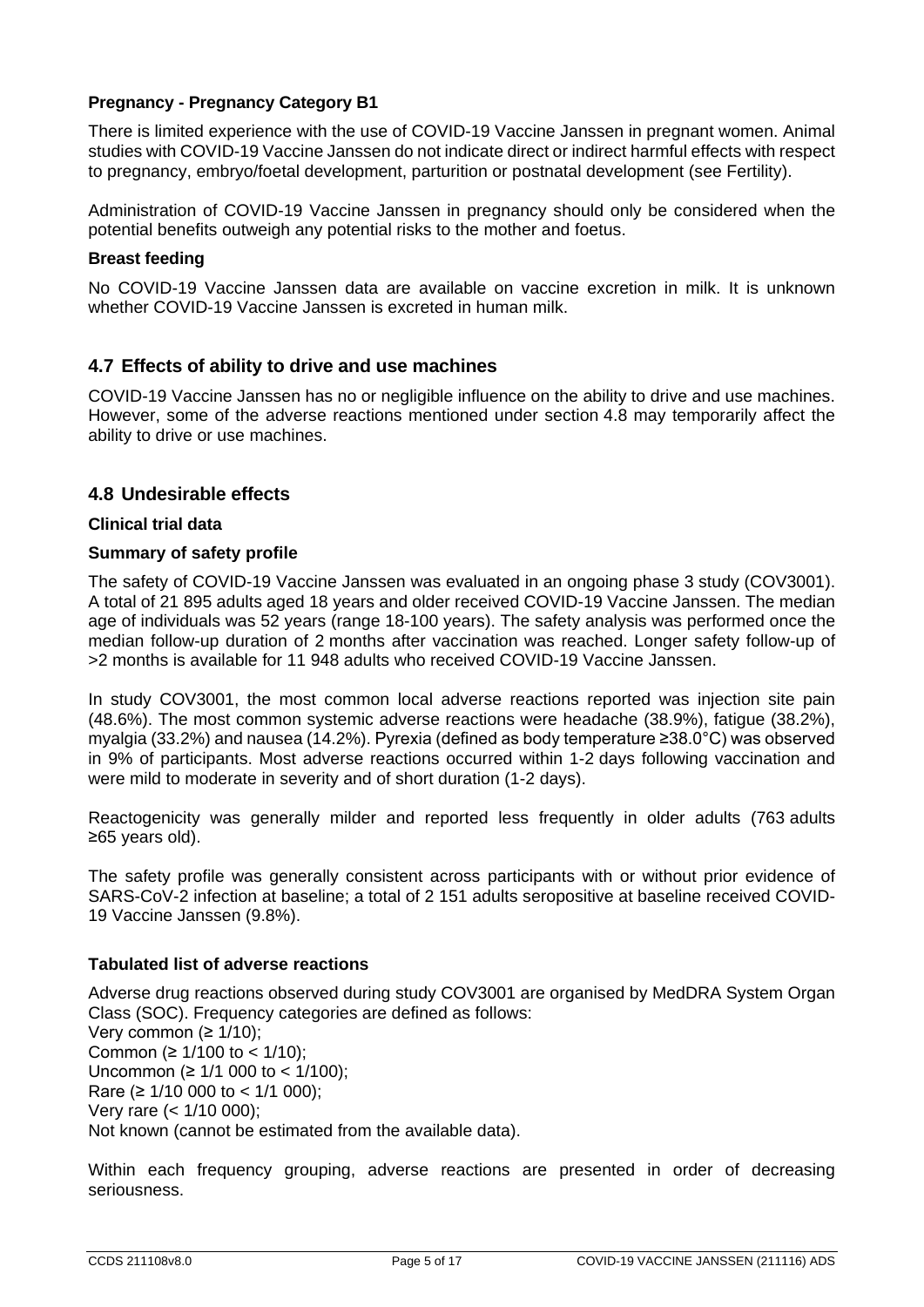#### **Table 1: Adverse reactions reported following vaccination with COVID-19 Vaccine Janssen**

| <b>System Organ</b><br><b>Class</b>                        | <b>Very</b><br>common<br>(≥1/10)   | Common<br>(≥1/100 to<br><1/10                                                    | <b>Uncommon</b><br>(≥1/1 000 to<br><1/100                | Rare<br>(≥1/10 000 to<br>$<$ 1/1 000)        | Not known<br>(cannot be<br>estimated<br>from the<br>available<br>data) |
|------------------------------------------------------------|------------------------------------|----------------------------------------------------------------------------------|----------------------------------------------------------|----------------------------------------------|------------------------------------------------------------------------|
| Immune system<br>disorders                                 |                                    |                                                                                  |                                                          | Hypersensitivity <sup>a</sup> ;<br>urticaria | Anaphylaxis <sup>b</sup>                                               |
| Nervous system<br>disorders                                | Headache                           |                                                                                  | Tremor                                                   |                                              |                                                                        |
| Respiratory,<br>thoracic and<br>mediastinal<br>disorders   |                                    | Cough                                                                            | Sneezing;<br>oropharyngeal<br>pain                       |                                              |                                                                        |
| Gastrointestinal<br>disorders                              | Nausea                             |                                                                                  |                                                          |                                              |                                                                        |
| Skin and<br>subcutaneous<br>tissue disorders               |                                    |                                                                                  | Rash;<br>hyperhidrosis                                   |                                              |                                                                        |
| Musculoskeletal<br>and connective<br>tissue disorders      | Myalgia                            | Arthralgia                                                                       | Muscular<br>weakness; pain<br>in extremity;<br>back pain |                                              |                                                                        |
| General disorders<br>and administration<br>site conditions | Fatigue;<br>injection site<br>pain | Pyrexia;<br>injection site<br>erythema;<br>injection site<br>swelling;<br>chills | Asthenia:<br>malaise                                     |                                              |                                                                        |

a Hypersensitivity refers to allergic reactions of the skin and subcutaneous tissue.

b Cases received from an ongoing open-label study in South Africa.

#### **Postmarketing Data**

In addition to the adverse reactions listed above, the following adverse reactions have been reported during postmarketing experience. Because these reactions were reported voluntarily from a population of uncertain size, it is not always possible to reliably estimate their frequency or establish a causal relationship to drug exposure.

Severe and very rare cases of thrombosis in combination with thrombocytopenia have been reported post-marketing. These included venous thrombosis such as cerebral venous sinus thrombosis, splanchnic vein thrombosis, as well as arterial thrombosis (see section 4.4)

In Table 2, the frequencies are provided according to the following convention:

Very common ≥ 1/10 (≥10%)

| Common   | ≥ 1/100 and < 1/10 (≥1% and < 10%)     |
|----------|----------------------------------------|
| Uncommon | ≥ 1/1000 and < 1/100 (≥ 0.1% and < 1%) |

Rare ≥ 1/10000 and < 1/1000 (≥0.01 and < 0.1%)

Very rare  $\leq 1/10000$ , including isolated reports  $(< 0.01\%)$ .<br>Not known Cannot be estimated from the available data Cannot be estimated from the available data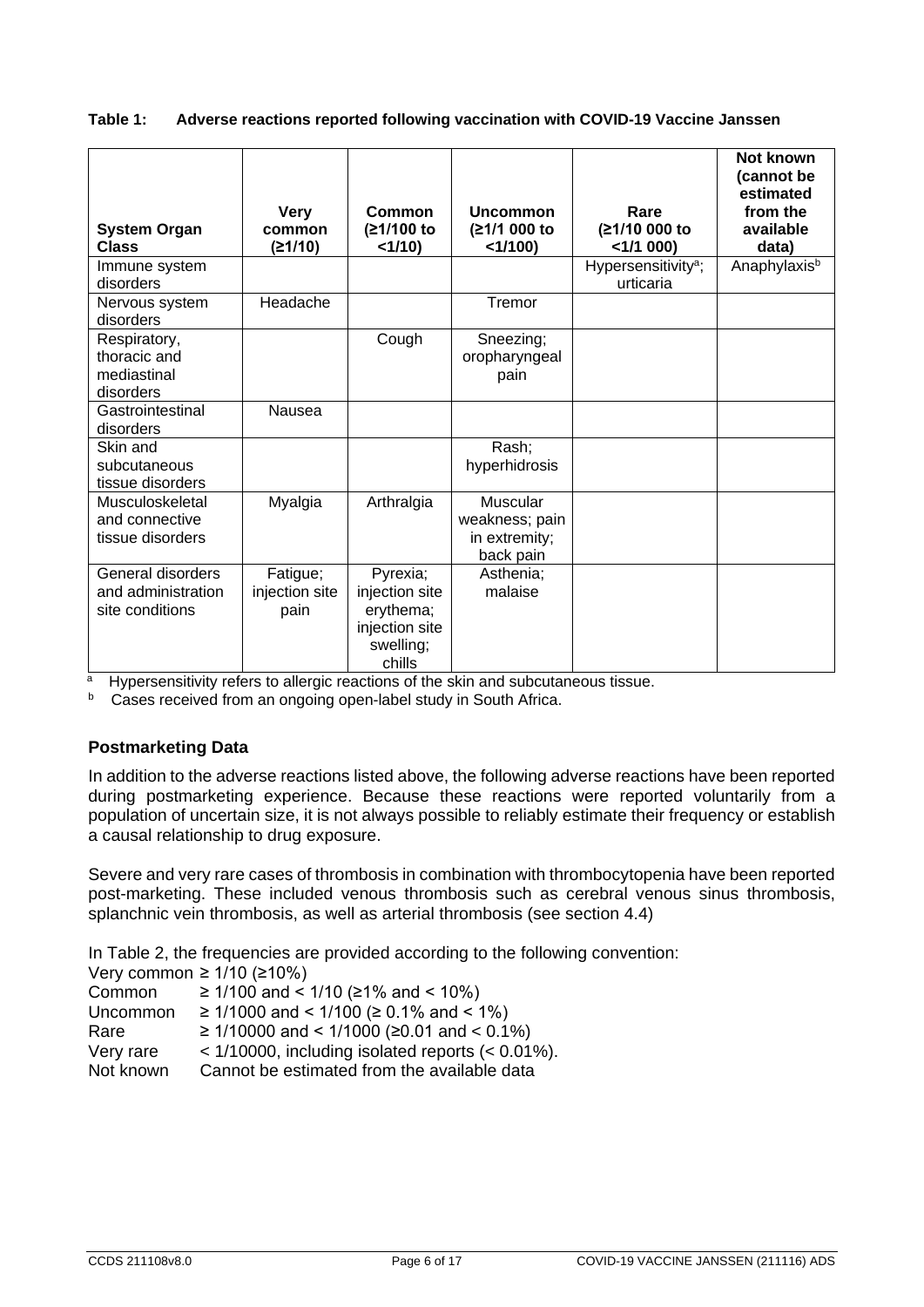| <b>System Organ Class</b>               | <b>Frequency Category</b><br><b>Estimated from</b><br><b>Spontaneous Reporting</b><br><b>Rates</b> | <b>System Organ Class</b><br><b>Adverse Reaction</b> |
|-----------------------------------------|----------------------------------------------------------------------------------------------------|------------------------------------------------------|
| Blood and lymphatic<br>system disorders | Very rare                                                                                          | Lymphadenopathy                                      |
| Nervous system                          | Very rare                                                                                          | Paresthesia                                          |
| disorders                               | Very rare                                                                                          | Hypoesthesia                                         |
|                                         | Very rare                                                                                          | Guillain-Barré syndrome                              |
|                                         | Uncommon                                                                                           | <b>Dizziness</b>                                     |
| Anxiety-related reactions               | Not known                                                                                          | Syncope                                              |
| Ear and labyrinth<br>disorders          | Very rare                                                                                          | <b>Tinnitus</b>                                      |
| Gastrointestinal disorders              | Very rare                                                                                          | Diarrhea                                             |
|                                         | Very rare                                                                                          | Vomiting                                             |
| Vascular disorders                      | Not known                                                                                          | Capillary leak syndrome                              |

#### **Reporting suspected adverse effects**

Reporting suspected adverse reactions after authorisation of the medicine is important. It allows continued monitoring of the benefit/risk balance of the medicine. Healthcare professionals are asked to report any suspected adverse reactions<https://nzphvc.otago.ac.nz/reporting/> and include batch or lot number if available.

#### **4.9 Overdose**

No case of overdose has been reported. In phase 1/2 studies where a higher dose (up to 2-fold) was administered COVID-19 Vaccine Janssen remained well-tolerated, however vaccinated individuals reported an increase in reactogenicity (increased vaccination site pain, fatigue, headache, myalgia, nausea and pyrexia).

In the event of overdose, monitoring of vital functions and possible symptomatic treatment is recommended.

For advice on the management of overdose please contact the National Poisons Centre on 0800 POISON (0800 764766).

## **5. PHARMACOLOGICAL PROPERTIES**

#### **5.1 Pharmacodynamic properties**

Pharmacotherapeutic group: Vaccines, other viral vaccines, ATC code: J07BX03

#### **Mechanism of action**

COVID-19 Vaccine Janssen is a monovalent vaccine composed of a recombinant, replicationincompetent human adenovirus type 26 vector that encodes a SARS-CoV-2 full-length spike (S) glycoprotein in a stabilised conformation. Following administration, the S glycoprotein of SARS-CoV-2 is transiently expressed, stimulating both neutralising and other functional S-specific antibodies, as well as cellular immune responses directed against the S antigen, which may contribute to protection against COVID-19.

#### **Clinical efficacy and safety**

An ongoing, multicentre, randomised, double-blind, placebo-controlled phase 3 study (COV3001) is being conducted in the United States, South Africa and Latin American countries to assess the efficacy, safety, and immunogenicity of a single dose of COVID-19 Vaccine Janssen for the prevention of COVID-19 in adults aged 18 years and older. The study excluded individuals with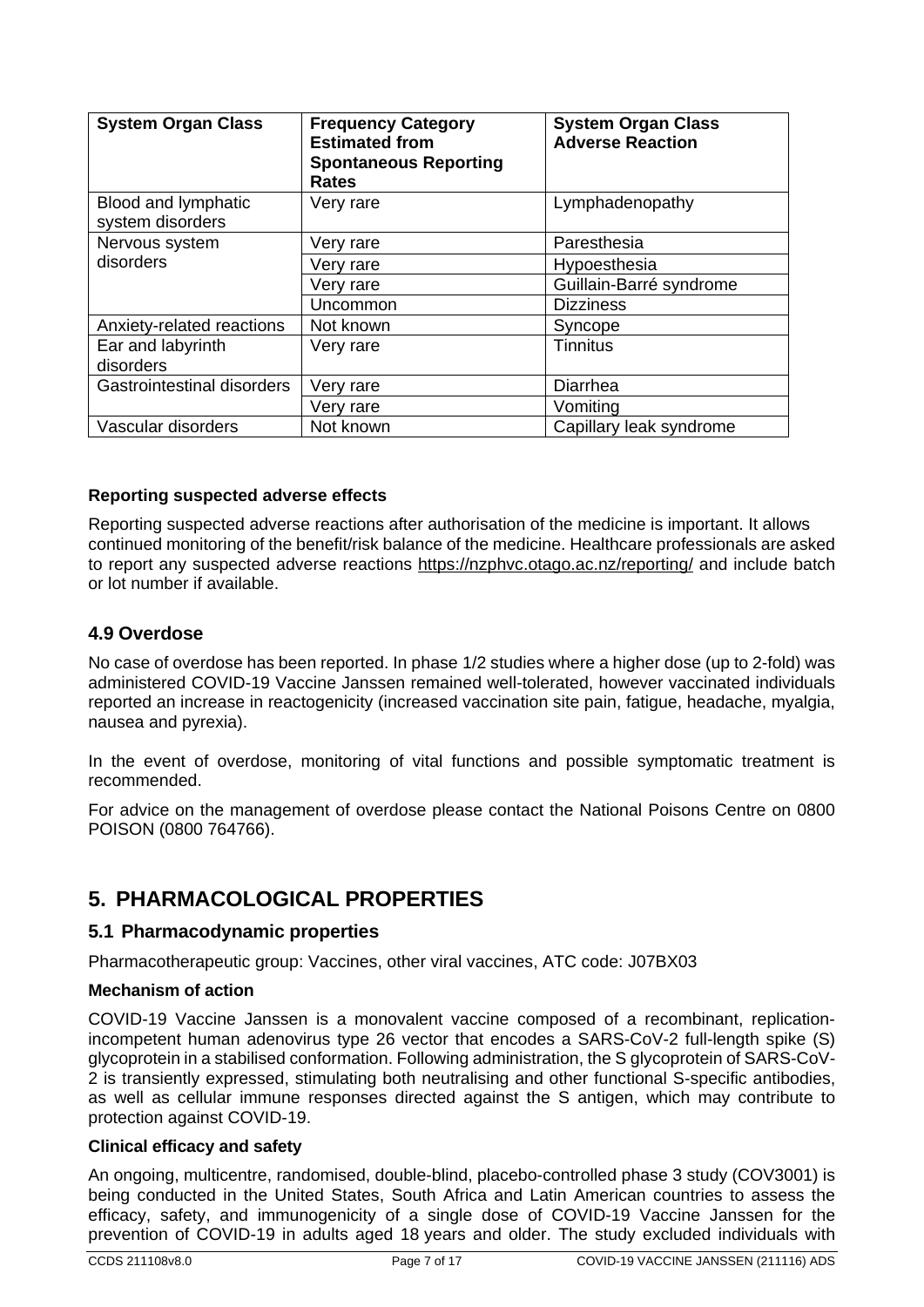abnormal function of the immune system resulting from a clinical condition, individuals who are under immunosuppressive therapies within 6 months, as well as pregnant women. Participants with stable HIV infection under treatment were not excluded. Licensed vaccines, excluding live vaccines, could be administered more than 14 days before or more than 14 days after the vaccination in the study. Licensed live attenuated vaccines could be administered more than 28 days before or more than 28 days after the vaccination in the study.

A total of 44 325 individuals were randomised in parallel in a 1:1 ratio to receive an intramuscular injection of COVID-19 Vaccine Janssen or placebo. A total of 21 895 adults received COVID-19 Vaccine Janssen and 21 888 adults received placebo. Participants were followed for a median of 58 days (range: 1-124 days) after vaccination.

The primary efficacy analysis population of 39 321 individuals included 38 059 SARS-CoV-2 seronegative individuals at baseline and 1 262 individuals with an unknown serostatus.

Demographic and baseline characteristics were similar among individuals who received the COVID-19 Vaccine Janssen and those who received placebo. In the primary efficacy analysis population, among the individuals who received COVID-19 Vaccine Janssen, the median age was 52.0 years (range: 18 to 100 years); 79.7% (N=15 646) of individuals were 18 to 64 years old [with 20.3% (N=3 984) aged 65 or older and 3.8% (N=755) aged 75 or older]; 44.3% of individuals were female; 46.8% were from Northern America (United States), 40.6% were from Latin America and 12.6% were from Southern Africa (South Africa). A total of 7 830 (39.9%) individuals had at least one pre-existing comorbidity associated with increased risk of progression to severe COVID-19 at baseline (comorbidities included: obesity defined as BMI ≥30 kg/m<sup>2</sup> (27.5%), hypertension (10.3%), type 2 diabetes (7.2%), stable/well-controlled HIV infection (2.5%), serious heart conditions (2.4%) and asthma (1.3%)). Other comorbidities were present in ≤1% of the individuals.

COVID-19 cases were confirmed by a central laboratory based on a positive SARS-CoV-2 viral RNA result using a polymerase chain reaction (PCR)-based test. Vaccine efficacy overall and by key age groups are presented in Table 3.

|                           | <b>COVID-19</b><br><b>Janssen N=19 630</b> | <b>Vaccine</b> | <b>Placebo</b><br>N=19 691 |              |                                          |
|---------------------------|--------------------------------------------|----------------|----------------------------|--------------|------------------------------------------|
|                           | COVID-19<br><b>Cases</b>                   | Person-        | COVID-19<br><b>Cases</b>   | Person-      | Vaccine<br>$\%$<br>Efficacy <sup>c</sup> |
| <b>Subgroup</b>           | (n)                                        | <b>Years</b>   | (n)                        | <b>Years</b> | (95% CI)                                 |
| 14 days post-vaccination  |                                            |                |                            |              |                                          |
| All subjects <sup>a</sup> | 116                                        | 3 116.57       | 348                        | 3 096.12     | 66.9<br>(59.03;<br>73.40)                |
| 18 to 64 years of age     | 107                                        | 2 530.27       | 297                        | 2 511.23     | 64.2<br>(55.26;<br>71.61)                |
| 65 years and older        | 9                                          | 586.31         | 51                         | 584.89       | 82.4<br>(63.90;<br>92.38)                |
| 75 years and older        | $\overline{0}$                             | 107.37         | 8                          | 99.15        | 100<br>(45.90;<br>100.00)                |
| 28 days post-vaccination  |                                            |                |                            |              |                                          |
| All subjects <sup>a</sup> | 66                                         | 3 102.00       | 193                        | 3 070.65     | 66.1<br>(55.01;<br>74.80) <sup>d</sup>   |
| 18 to 64 years of age     | 60                                         | 2518.73        | 170                        | 2 490.11     | 65.1<br>(52.91;<br>74.45)                |

| Table 3: | Analysis of vaccine efficacy against COVID-19 <sup>b</sup> in SARS-CoV-2 seronegative |
|----------|---------------------------------------------------------------------------------------|
|          | adults - primary efficacy analysis population                                         |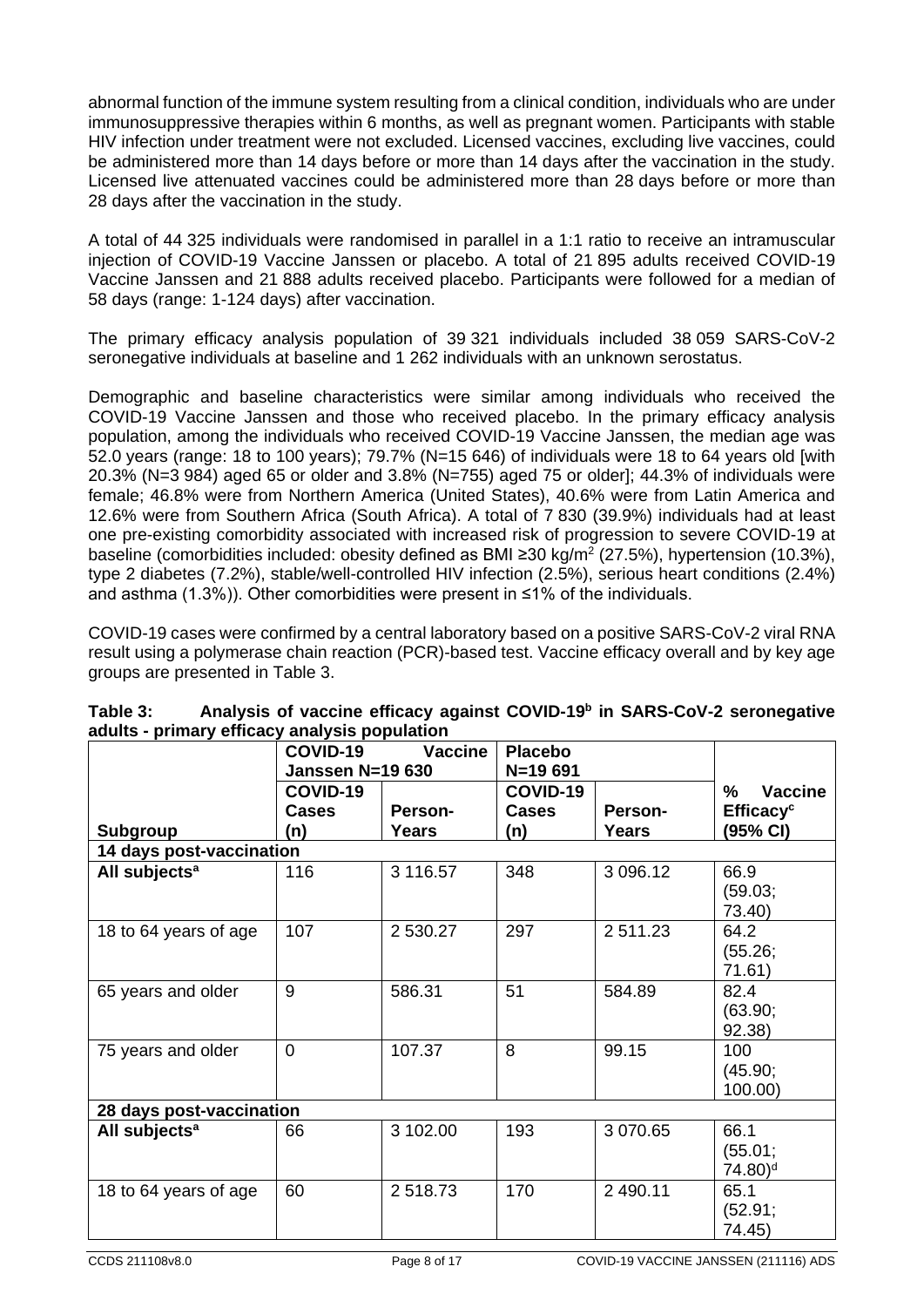|                    | COVID-19<br>Janssen N=19 630    | <b>Vaccine</b>   | <b>Placebo</b><br>$N=19691$     |                  |                                                          |
|--------------------|---------------------------------|------------------|---------------------------------|------------------|----------------------------------------------------------|
| Subgroup           | COVID-19<br><b>Cases</b><br>(n) | Person-<br>Years | COVID-19<br><b>Cases</b><br>(n) | Person-<br>Years | %<br><b>Vaccine</b><br>Efficacy <sup>c</sup><br>(95% CI) |
| 65 years and older | 6                               | 583.27           | 23                              | 580.54           | 74.0<br>(34.40;<br>91.35)                                |
| 75 years and older | 0                               | 106.42           | 3                               | 98.06            |                                                          |

<sup>a</sup> Co-primary endpoint as defined in the protocol.

<sup>b</sup> Symptomatic COVID-19 requiring positive RT-PCR result and at least 1 respiratory sign or symptom or 2 other systemic signs or symptoms, as defined in the protocol.

<sup>c</sup> Confidence intervals for 'All Subjects' were adjusted to implement type I error control for multiple testing. Confidence intervals for age groups are presented unadjusted.

Vaccine efficacy against severe COVID-19 is presented in Table 4 below.

#### **Table 4: Analyses of vaccine efficacy against severe COVID-19**<sup>a</sup> **in SARS-CoV-2 seronegative adults - primary efficacy analysis population**

| COVID-19                 | <b>Vaccine</b>   | <b>Placebo</b><br>$N=19691$                     |                  |                                                                 |
|--------------------------|------------------|-------------------------------------------------|------------------|-----------------------------------------------------------------|
| COVID-19<br>Cases<br>(n) | Person-<br>Years | COVID-19<br><b>Cases</b><br>(n)                 | Person-<br>Years | <b>Vaccine</b><br>%<br><b>Efficacy</b><br>$(95\% \text{ Cl})^b$ |
| 14 days post-vaccination |                  |                                                 |                  |                                                                 |
|                          |                  |                                                 |                  | 76.7<br>(54.56;                                                 |
| 14                       |                  | 60                                              |                  | 89.09)                                                          |
| 28 days post-vaccination |                  |                                                 |                  |                                                                 |
|                          |                  |                                                 |                  | 85.4<br>(54.15)<br>96.90)                                       |
|                          | 5                | <b>Janssen N=19 630</b><br>3 125.05<br>3 106.15 | 34               | 3 122.03<br>3 082.58                                            |

<sup>a</sup> Final determination of severe COVID-19 cases was made by an independent adjudication committee, who also assigned disease severity according to the definition per FDA guidance.

**b** Confidence intervals were adjusted to implement type I error control for multiple testing.

Of the 14 vs. 60 severe cases with onset at least 14 days after vaccination in the COVID-19 Vaccine Janssen group vs. placebo group, 2 vs. 6 were hospitalised. Three individuals died (all in the placebo group). The majority of the remaining severe cases fulfilled only the oxygen saturation  $(SpO<sub>2</sub>)$ criterion for severe disease (≤93% on room air).

Prior to unblinding, supplementary analyses, considered post-hoc, of positive cases using PCRbased tests regardless of confirmation by the central laboratory generally support the results of the primary analysis.

Beyond 14 days after vaccination, 2 vs. 8 cases of molecularly confirmed COVID-19 were hospitalised, respectively in the COVID-19 Vaccine Janssen vs. placebo group. One case in the placebo group required Intensive Care Unit (ICU) admission and mechanical ventilation. The finding was supported by post-hoc analysis of all COVID-19 related hospitalisations implementing a broader search based on all available information from any source (2 vs. 29 cases in the extended data set).

Subgroup analyses of the primary efficacy endpoint showed similar efficacy point estimates for male and female participants, as well as for participants with and without medical comorbidities associated with high risk of severe COVID-19.

Exploratory subgroup analyses of vaccine efficacy against COVID-19 and severe COVID-19 for Brazil, South Africa, and the United States were conducted (see Table 5). For the subgroup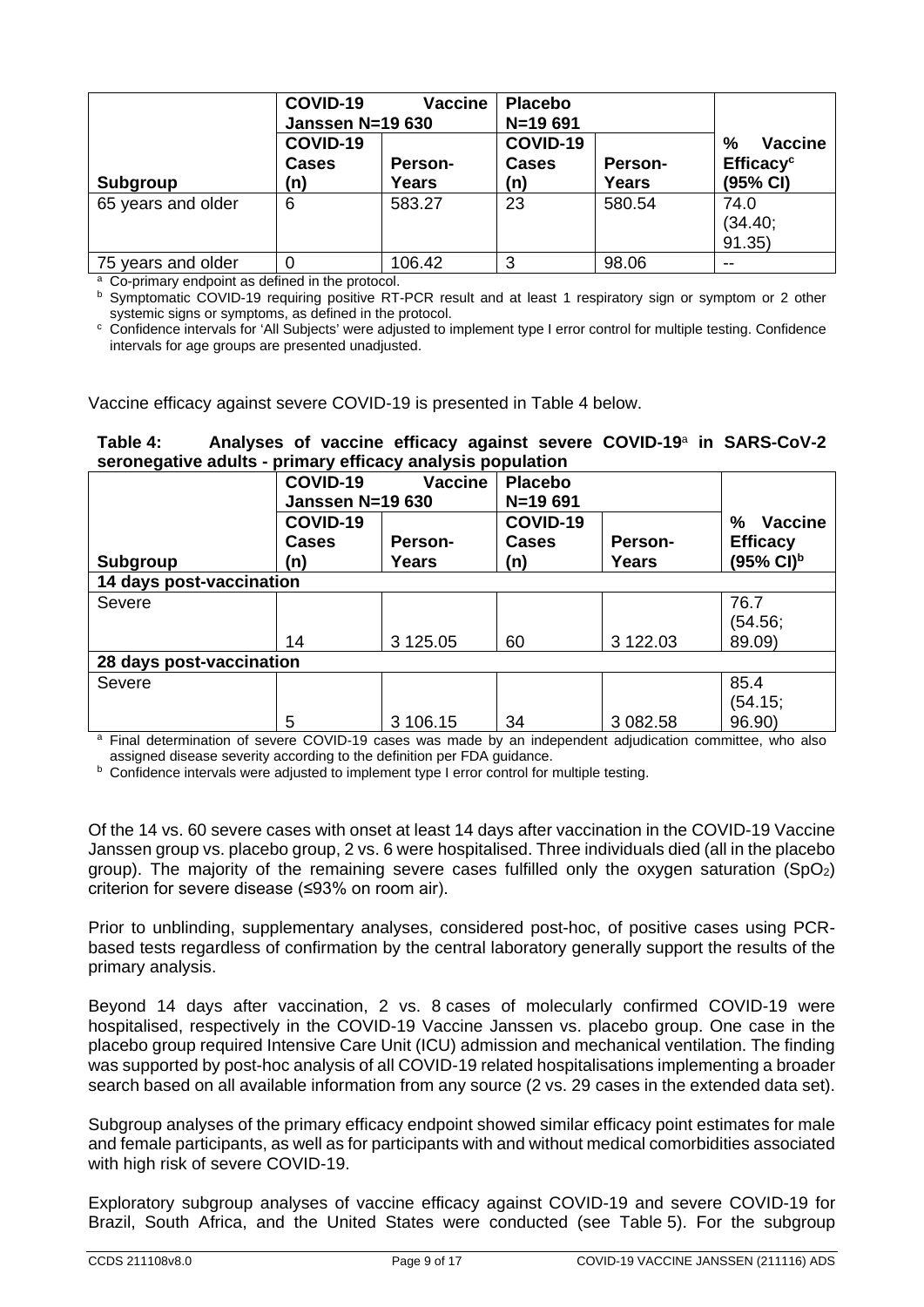analyses, all COVID-19 cases accrued up to the primary efficacy analysis data cut-off date, including cases confirmed by the central laboratory and cases with documented positive SARS-CoV-2 PCR from a local laboratory which are still awaiting confirmation by the central laboratory, were included.

| Table 5: | Summary of vaccine efficacy against COVID-19 and severe COVID-19 for |
|----------|----------------------------------------------------------------------|
|          | countries with >100 reported cases                                   |

|               |                        | <b>Severity</b>      |                        |  |
|---------------|------------------------|----------------------|------------------------|--|
|               |                        | COVID-19             | <b>Severe COVID-19</b> |  |
|               |                        | point estimate (95%  | point estimate (95%    |  |
|               | <b>Onset</b>           | CI)                  | CI)                    |  |
| <b>US</b>     | at least 14 days after | 74.4% (65.00; 81.57) | 78.0% (33.13; 94.58)   |  |
|               | vaccination            |                      |                        |  |
|               | at least 28 days after | 72.0% (58.19;81.71)  | 85.9% (-9.38; 99.69)   |  |
|               | vaccination            |                      |                        |  |
| <b>Brazil</b> | at least 14 days after | 66.2% (51.01; 77.14) | 81.9% (17.01; 98.05)   |  |
|               | vaccination            |                      |                        |  |
|               | at least 28 days after | 68.1% (48.81; 80.74) | 87.6% (7.84; 99.72)    |  |
|               | vaccination            |                      |                        |  |
| South         | at least 14 days after | 52.0% (30.26; 67.44) | 73.1% (40.03; 89.36)   |  |
| Africa        | vaccination            |                      |                        |  |
|               | at least 28 days after | 64.0% (41.19; 78.66) | 81.7% (46.18; 95.42)   |  |
|               | vaccination            |                      |                        |  |

Samples from 71.7% of central laboratory confirmed primary analysis cases had been sequenced [United States (73.5%), South Africa (66.9%) and Brazil (69.3%)]. Of the sequenced samples there is an imbalance in the completeness of the dataset between COVID-19 Vaccine Janssen and placebo. In the United States, 96.4% of strains were identified as the Wuhan-H1 variant D614G; in South Africa, 94.5% of strains were identified as the 20H/501Y.V2 variant (B.1.351 lineage); in Brazil, 69.4% of strains were identified to be a variant of the P.2 lineage and 30.6% of strains were identified as the Wuhan-H1 variant D614G.

#### **Elderly population**

COVID-19 Vaccine Janssen was assessed in individuals 18 years of age and older. The efficacy of COVID-19 Vaccine Janssen was consistent between elderly (≥65 years) and younger individuals (18-64 years).

This medicine has been given a provisional consent under Section 23 of the Act. This means that further evidence on this medicine is awaited or that there are specific conditions of use. Refer to the consent notice published in the New Zealand Gazette for the specific conditions.

#### **5.2 Pharmacokinetic properties**

Not applicable.

#### **5.3 Preclinical safety data**

Non-clinical data reveal no special hazards for humans based on conventional studies of repeatdose toxicity and local tolerance, and reproductive and developmental toxicity.

#### **Genotoxicity and Carcinogenicity**

COVID-19 Vaccine Janssen has not been evaluated for its genotoxic or carcinogenic potential. The components of the vaccine are not expected to have genotoxic or carcinogenic potential.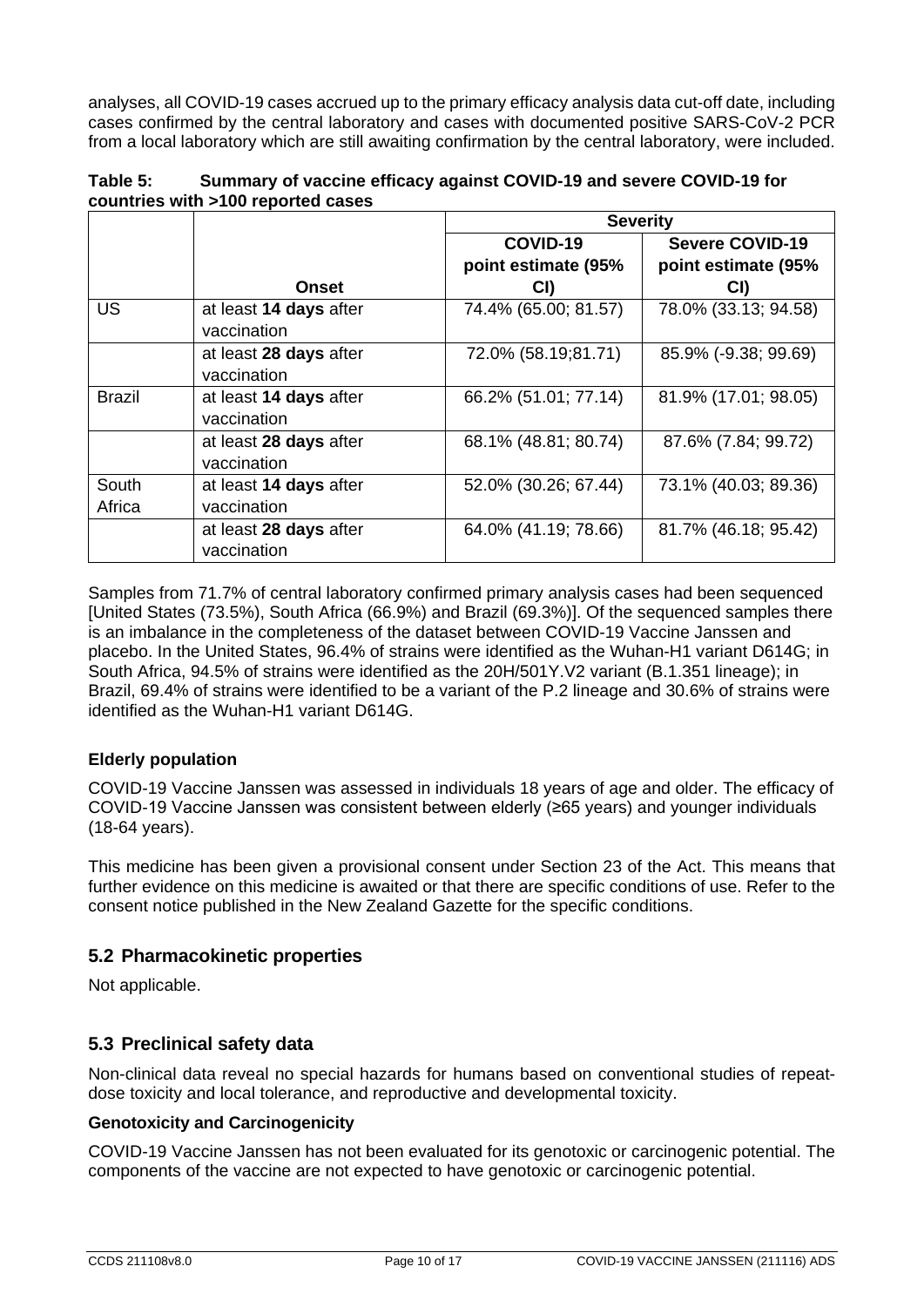## **6. PHARMACEUTICAL PARTICULARS**

## **6.1 List of excipients**

Hydroxypropylbetadex Citric acid monohydrate Ethanol absolute Hydrochloric acid Polysorbate-80 Sodium chloride Sodium hydroxide Sodium citrate dihydrate Water for injections

#### **6.2 Incompatibilities**

This medicinal product must not be mixed with other medicinal products or diluted.

#### **6.3 Shelf life**

Please also see sections 6.4 and 6.6 for special precautions for storage and detailed instructions for storage and handling.

#### **Unopened vial**

2 years when stored at -25°C to -15°C.

Once removed from the freezer, the unopened vaccine may be stored refrigerated at 2°C to 8°C, protected from light, for a single period of up to 3 months, not exceeding the printed expiry date (EXP).

Once thawed, the vaccine should not be re-frozen.

For special precautions for storage, see section 6.4.

#### **Opened vial (after first puncture of the vial)**

Chemical and physical in-use stability of the vaccine has been demonstrated for 6 hours at 2°C to 25°C. From a microbiological point of view, the product should preferably be used immediately after first puncture of the vial; however, the product can be stored between 2°C-8°C for a maximum of 6 hours or remain at room temperature (maximally 25°C) up to 3 hours after first puncture of the vial. Beyond these times, in-use storage is the responsibility of the user.

#### **6.4 Special precautions for storage**

Please also see section 6.6 for detailed instructions for storage and handling.

#### **Storage Prior to Use**

Store and transport frozen at -25°C to -15°C. The expiry date for storage at -25°C to -15°C is printed on the vial and outer carton after "EXP".

When stored frozen at -25°C to -15°C, the vaccine can be thawed either at 2°C to 8°C or at room temperature:

• at 2°C to 8°C: a carton of 10 vials will take approximately 12 hours to thaw, and a single vial will take approximately 2 hours to thaw.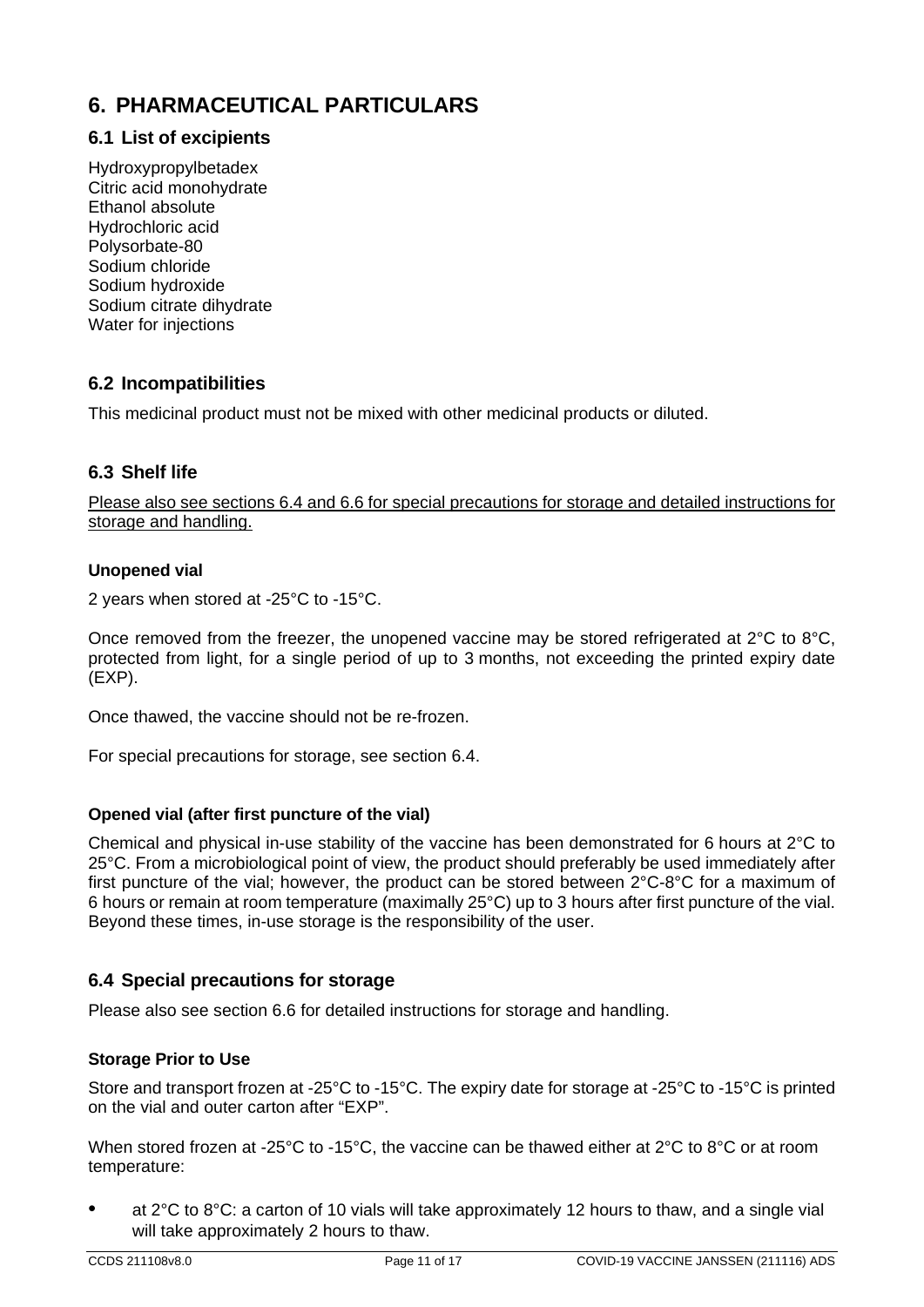• at room temperature (maximally 25°C): a carton of 10 vials will take approximately 2 hours to thaw, and a single vial will take approximately 1 hour to thaw.

The vaccine can also be stored in a refrigerator at 2°C to 8°C for a single period of up to 3 months, not exceeding the original expiry date (EXP). Upon moving the product to 2°C to 8°C storage, the updated expiry date must be written on the outer carton and the vaccine should be used or discarded by the updated expiry date. The original expiry date should be made unreadable. The vaccine can also be transported at 2°C -8°C as long as the appropriate storage conditions (temperature, time) are applied.

Once thawed, the vaccine cannot be re-frozen.

Keep the vials in the original carton in order to protect from light.

For storage conditions after first opening of the medicinal product, see section 6.3.

#### **6.5 Nature and contents of container**

A 2.5 mL suspension in a multi-dose vial (Type I glass) with a rubber stopper (chlorobutyl with fluoropolymer coated surface), aluminium crimp and blue plastic cap. Each vial contains 5 doses of 0.5 mL.

Pack size of 10 multi-dose vials.

#### **6.6 Special precautions for disposal and other handling**

#### **Handling instructions and administration**

This vaccine should be handled by a healthcare professional using aseptic technique to ensure the sterility of each dose.

- The vaccine comes ready to use once thawed.
- The vaccine may be supplied frozen at -25 $\degree$ C to -15 $\degree$ C or thawed at 2 $\degree$ C to 8 $\degree$ C.
- Do not re-freeze vaccine once thawed.
- Keep the vials in the original carton in order to protect from light and to record the expiry for the different storage conditions, if applicable.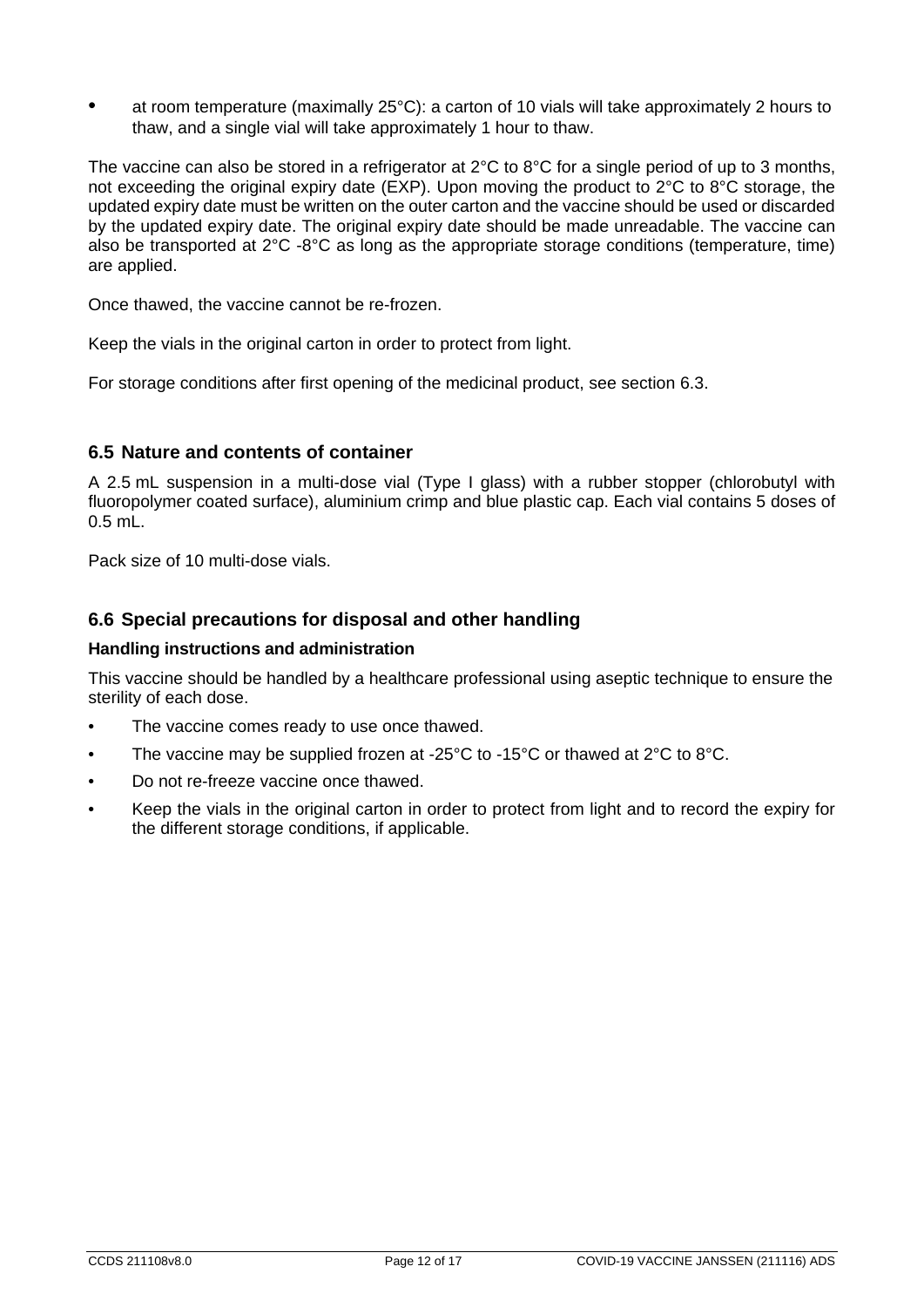#### **1. Storage upon receipt of vaccine**

#### **IF YOU RECEIVE YOUR VACCINE FROZEN AT -25°C to -15°C you may:**



**OR**



#### **Store in a freezer**

- **•** The vaccine can be stored and transported frozen at **-25°C to -15°C**.
- The expiry date for storage is printed on the vial and outer carton after "EXP" (see section 6.4).

#### **Store in a refrigerator**

- **•** The vaccine can also be stored and transported at **2°C to 8°C** for a single period of **up to 3 months**, not exceeding the original expiry date (EXP).
	- Upon moving the product **to a refrigerator at 2°C to 8°C**, the updated expiry date must be written on the outer carton and the vaccine should be used or discarded by the updated expiry date. **The original expiry date should be made unreadable** (see section 6.4).

#### **IF YOU RECEIVE YOUR VACCINE THAWED AT 2°C to 8°C you should store in a refrigerator:**



## **A** Do not re-freeze if the product is received already thawed at 2°C to 8°C.

**Note**: If the vaccine is received refrigerated at 2°C to 8°C, check that the expiry date has been updated by the local supplier upon receipt. If you cannot find the new EXP date, contact the local supplier to confirm the refrigerated EXP date. Write the **new expiry date** on the outer carton before the vaccine is stored in the refrigerator. **The original expiry date should be made unreadable** (see section 6.4).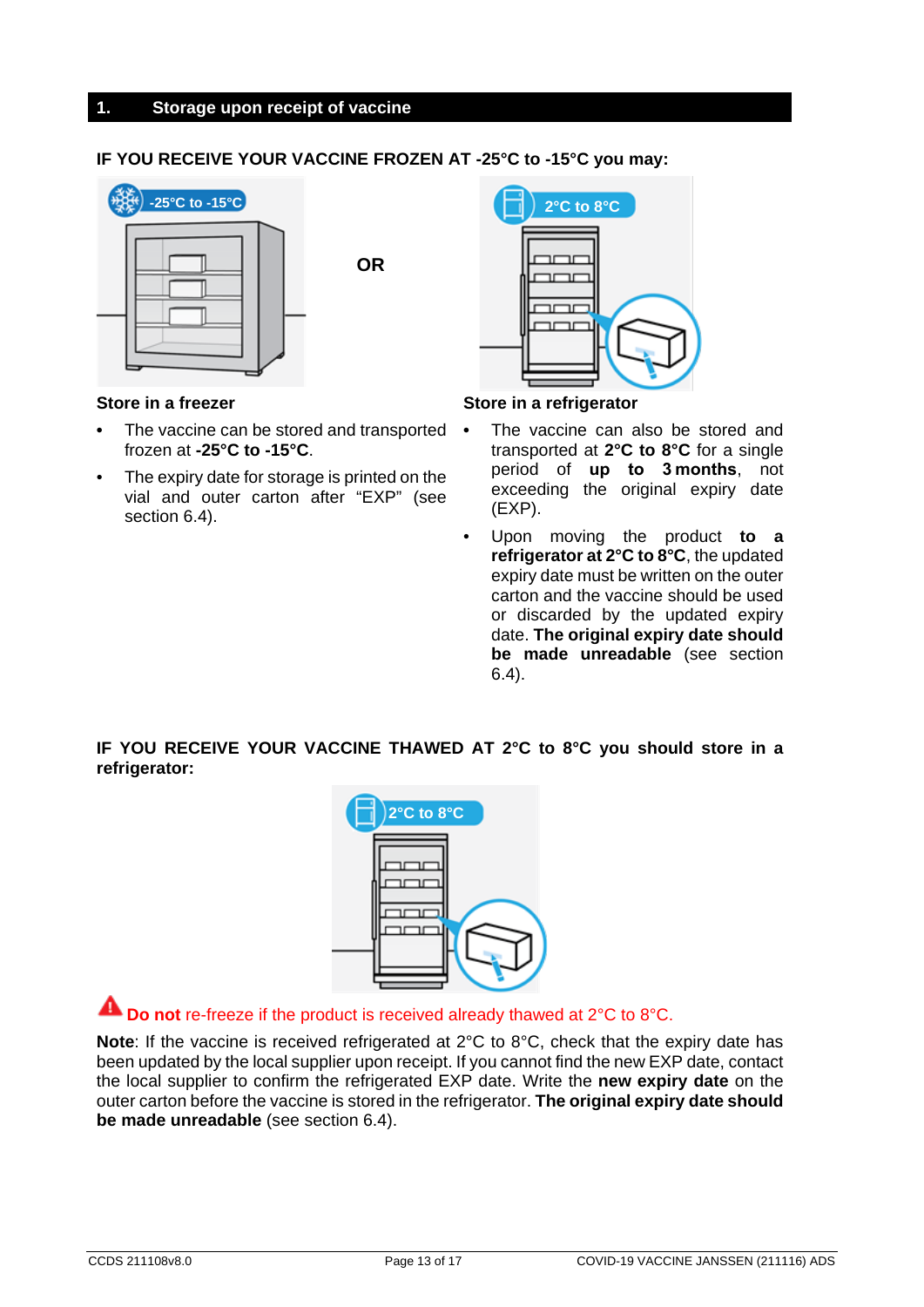#### **2. If stored frozen, thaw vial(s) either in a refrigerator or at room temperature before administration**

**OR**



**Maximally 25°C Thaw for 2 hours Thaw for 1 hour**

#### **Thaw in refrigerator**

- When stored frozen at -25°C to -15°C, a carton of 10 vials will take approximately 12 hours to thaw or individual vials will take approximately 2 hours to thaw **at 2°C to 8°C**.
- If the vaccine is not used immediately, refer to the instructions in section Store in a refrigerator.
- The vial must be kept in the original carton in order to protect from light and to record the expiry for the different storage conditions, if applicable.

Do not re-freeze once thawed.

#### **Thaw at room temperature**

- When stored frozen at **-25°C to -15°C**, a carton of 10 vials or individual vials should be thawed at room temperature maximally **25°C**.
- A carton of 10 vials will take approximately **2 hours** to thaw.
- Individual vials will take approximately **1 hour** to thaw.
- The vaccine is stable for a total of **12 hours at 9°C to 25°C**. This is not a recommended storage or shipping condition but may guide decisions for use in case of temporary temperature excursions.
- If the vaccine is not used immediately, refer to the instructions in section Store in a refrigerator.

**A** Do not re-freeze once thawed.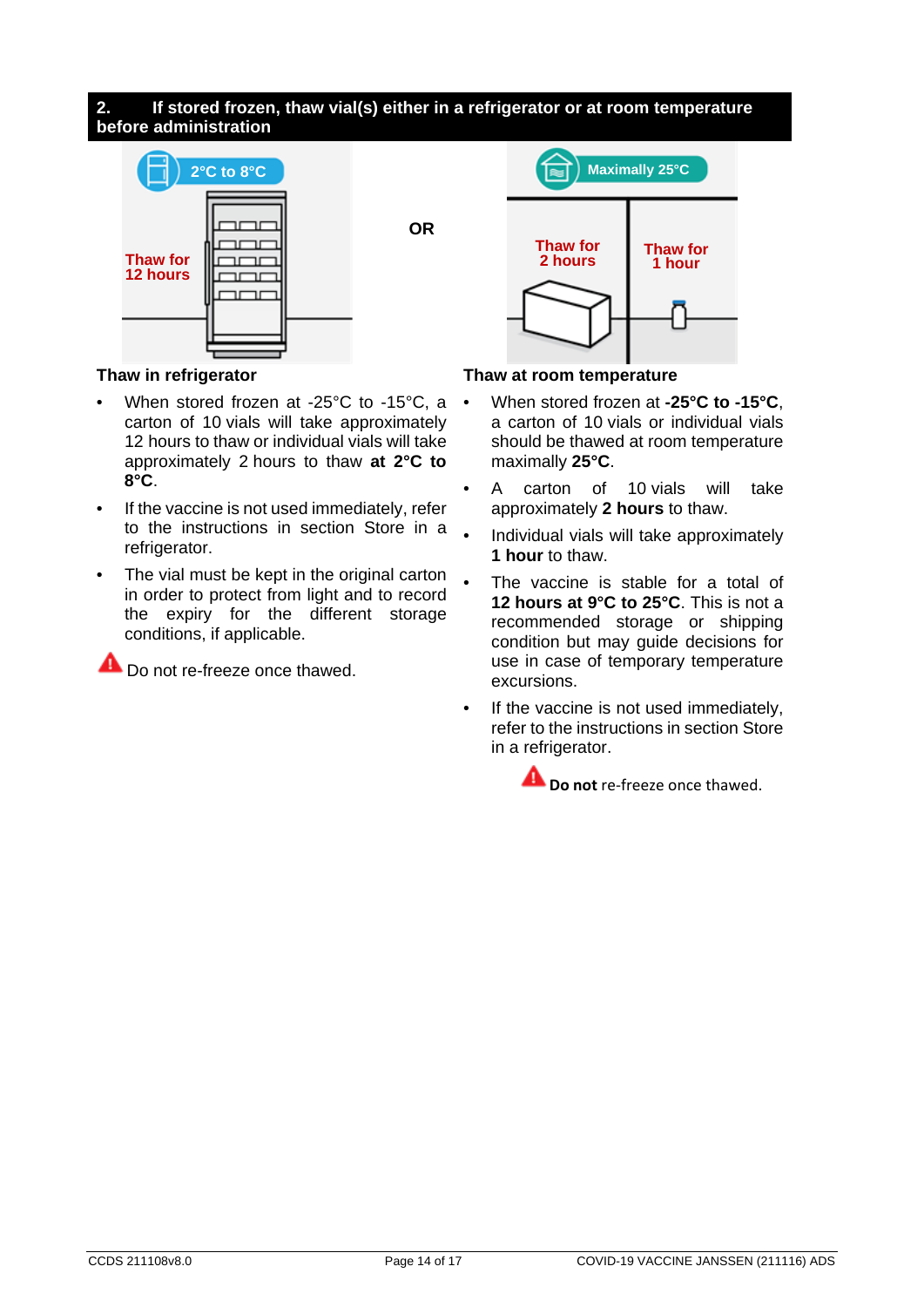#### **3. Inspect vial and vaccine**



- COVID-19 Vaccine Janssen is a colourless to slightly yellow, clear to very opalescent suspension (pH 6-6.4).
- The vaccine should be inspected visually for particulate matter and discoloration prior to administration.
- The vial should be inspected visually for cracks or any abnormalities, such as evidence of tampering prior to administration.

If any of these should exist, do not administer the vaccine.

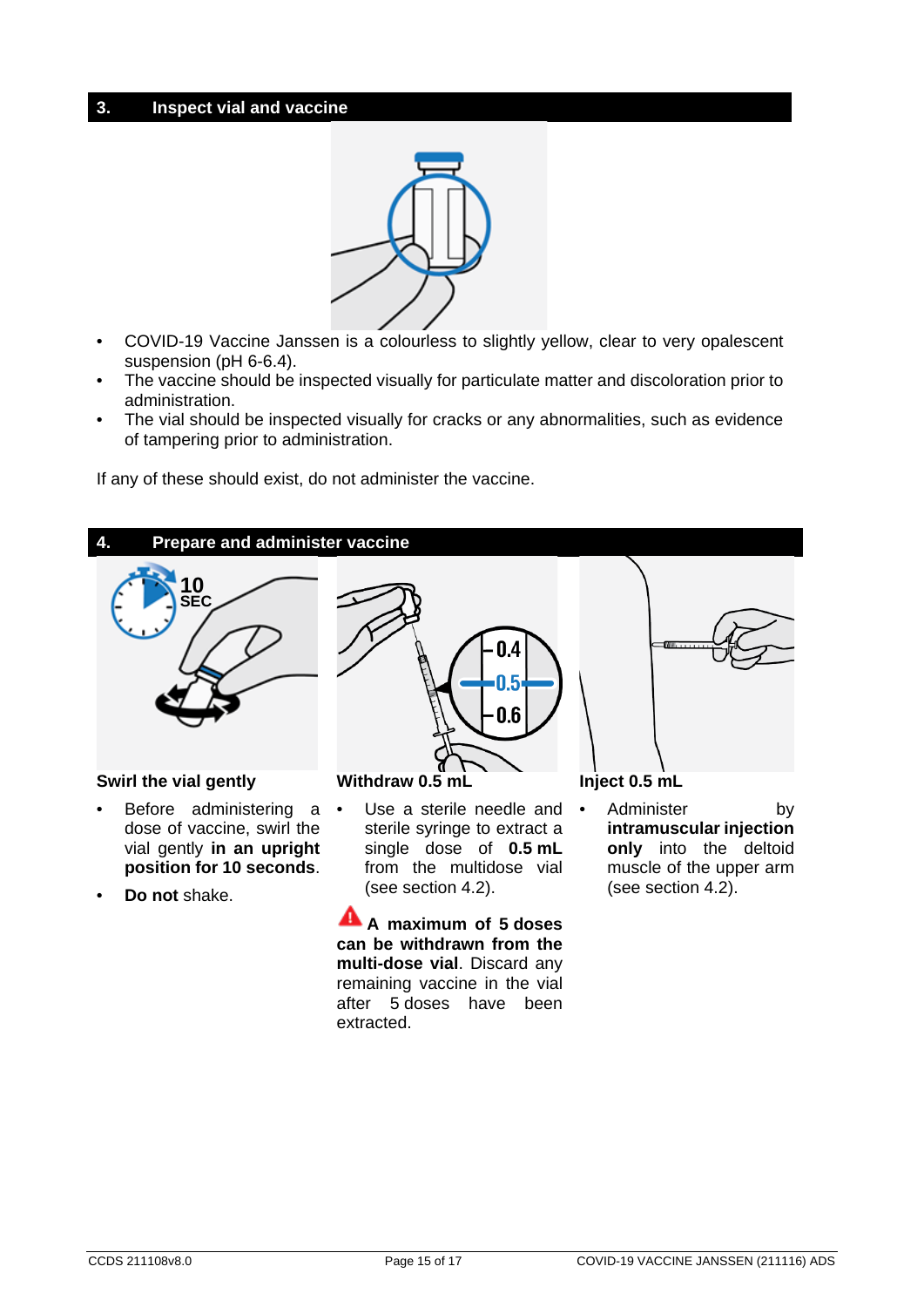

## **6. Disposal**

Any unused vaccine or waste material should be disposed of in compliance with local guidance for pharmaceutical waste. Potential spills should be disinfected with agents with viricidal activity against adenovirus.

## **7. MEDICINE SCHEDULE**

Prescription

## **8. SPONSOR**

Janssen-Cilag (New Zealand) Ltd Auckland, NEW ZEALAND Telephone: 0800 800 806 FAX: (09) 588 1398 Email: [medinfo@janau.jnj.com](mailto:medinfo@janau.jnj.com)

## **9. DATE OF FIRST APPROVAL**

7 July 2021

## **10. DATE OF REVISION OF THE TEXT**

16 November 2021